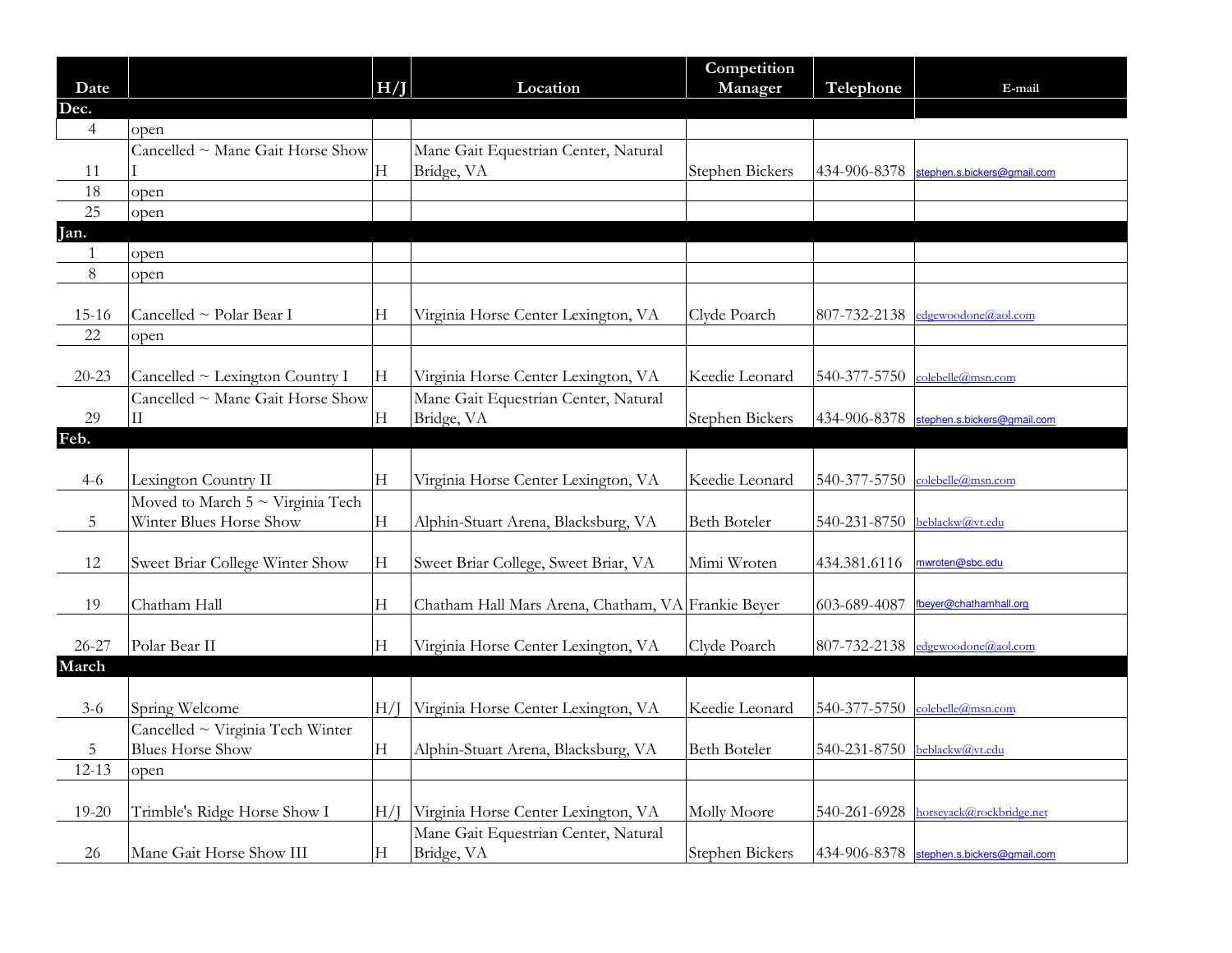|           | Sweet Briar College Spring         |     |                                                    |                       |                              |                                      |
|-----------|------------------------------------|-----|----------------------------------------------------|-----------------------|------------------------------|--------------------------------------|
| 27        | Equitation / Jumper Show           |     | Eq/J Sweet Briar College, Sweet Briar, VA          | Mimi Wroten           | 434.381.6116                 | mwroten@sbc.edu                      |
| April     |                                    |     |                                                    |                       |                              |                                      |
|           | Cancelled ~ Hollins University     |     |                                                    |                       |                              |                                      |
| 2         | Annual Spring Show                 |     | Hollins University Roanoke, VA                     | Sherri West           | 540.362.6691                 | westsw@hollins.edu                   |
|           |                                    |     |                                                    |                       |                              |                                      |
| 9         | Chatham Hall Spring Show           | Н   | Chatham Hall Mars Arena, Chatham, VA Frankie Beyer |                       | 603-689-4087                 | fbeyer@chathamhall.org               |
|           |                                    |     | Mane Gait Equestrian Center, Natural               |                       |                              |                                      |
| 16        | Mane Gait Equestrian Center IV     | Н   | Bridge, VA                                         | Stephen Bickers       |                              |                                      |
|           | Emily Jane Hilscher Memorial       |     |                                                    |                       |                              |                                      |
| 23        | Horse Show                         | Н   | Alphin-Stuart Arena, Blacksburg, VA                | <b>Beth Boteler</b>   | 540-231-8750 beblackw@yt.edu |                                      |
|           |                                    |     |                                                    |                       |                              |                                      |
|           | 4/27-5/1 Lexington Spring Premiere | H/I | Virginia Horse Center Lexington, VA                | Keedie Leonard        |                              | 540-377-5750 colebelle@msn.com       |
| May       |                                    |     |                                                    |                       |                              |                                      |
|           | Ardmore Equestrian Center          |     | Ardmore Equestrian Center, Fincastle,              |                       |                              |                                      |
|           | Schooling Show                     | Н   | <b>VA</b>                                          | <b>Tracy Nininger</b> | 678-603-9458                 | ArdmoreEquestrianCenter@gmail.com    |
|           |                                    |     |                                                    |                       |                              |                                      |
| $4 - 8$   | Lexington Spring Encore            | H/I | Virginia Horse Center Lexington, VA                | Keedie Leonard        | 540-377-5750                 | colebelle@msn.com                    |
|           | Shenandoah Valley Jumper &         |     |                                                    |                       |                              |                                      |
| $14 - 15$ | <b>Equitation Series I</b>         | J/E | Memory's Hill Stables, Waynesboro, VA Tara Deckel  |                       | 508-776-9247                 | tdeckel@icloud.com                   |
|           |                                    |     |                                                    |                       |                              |                                      |
| 18-22     | Keswick Horse Show                 | H/I | Virginia Horse Center Lexington, VA                | Alan Lohman           | 410-596-2051                 | alohmanir@gmail.com                  |
|           |                                    |     |                                                    |                       |                              |                                      |
|           | Cancelled ~ Kemper Knoll Horse     |     |                                                    |                       |                              |                                      |
| $21 - 22$ | Show (date change 2022 only)       | H   | Kemper Knoll, McGaheysville, VA                    | Darlene Kemper        | 540-246-1910                 | ridekkf@gmail.com                    |
|           |                                    |     |                                                    |                       |                              |                                      |
| 28-29     | Memory's Hill Horse Show I         | Н   | Memory's Hill Stables, Waynesboro, VA              | Ashley Holsinger      | 540-383-6424                 | ushley@memoryshillstables.com        |
|           |                                    |     | Orange County Fairgrounds, Orange,                 |                       |                              |                                      |
| 30        | Orange County Fair Horse Show I    | H   | VA                                                 | Drew Taylor           |                              | 540-229-6156 drewtaylorinc@gmail.com |
| June      |                                    |     |                                                    |                       |                              |                                      |
|           | NOT SWVHJA recognized by           |     |                                                    |                       |                              |                                      |
|           | manager request $\sim$ Hilltoppers |     |                                                    |                       |                              |                                      |
| 4         | Horse Show                         | H   | Charlottesville, VA                                | Stephen Bickers       | 434-906-8378                 | stephen.s.bickers@gmail.com          |
|           | Shenandoah Valley Jumper &         |     |                                                    |                       |                              |                                      |
| $11 - 12$ | <b>Equitation Series II</b>        | I/E | Memory's Hill Stables, Waynesboro, VA Tara Deckel  |                       | 508-776-9247                 | tdeckel@icloud.com                   |
|           |                                    |     |                                                    |                       |                              |                                      |
| 16        | Bull Run Hunt Horse Show I         | H   | Locust Hill Farm, Locust Dale, VA                  | Drew Taylor           |                              | 540-229-6156 drewtaylorinc@gmail.com |
|           |                                    |     |                                                    |                       |                              |                                      |
| 18-19     | Clover Grove I                     | H   | Swoope, VA                                         | Britni Cash           | 540-256-1568                 | coachbcash@gmail.com                 |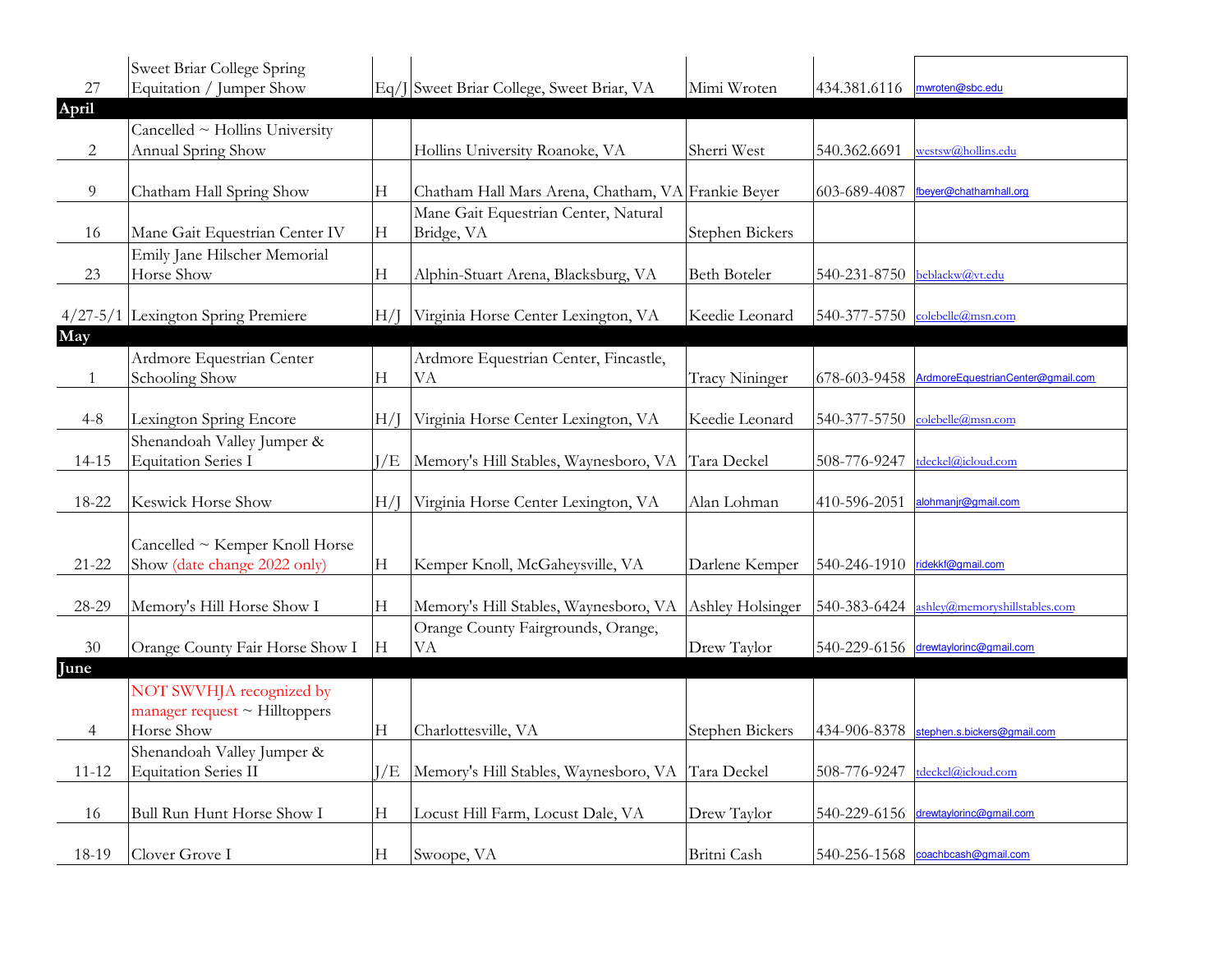|           |                                      |             | Orange County Fairgrounds, Orange,                     |                                                   |              |                                        |
|-----------|--------------------------------------|-------------|--------------------------------------------------------|---------------------------------------------------|--------------|----------------------------------------|
| 22        | Orange County Fair Horse Show II   H |             | VА                                                     | Drew Taylor                                       | 540-229-6156 | drewtaylorinc@gmail.com                |
| $25 - 26$ | Clover Grove II                      | H           | Swoope, VA                                             | Britni Cash                                       | 540-256-1568 | coachbcash@gmail.com                   |
|           |                                      |             |                                                        |                                                   |              |                                        |
| $27 - 28$ | House Mountain Horse Show I          | H/I         | Virginia Horse Center Lexington, VA                    | Jason Berry                                       | 540-223-0055 | asonberrystable@aol.com                |
| 29        | House Mountain Horse Show II         | H/I         | Virginia Horse Center Lexington, VA                    | Jason Berry                                       | 540-223-0055 | asonberrystable@aol.com                |
| July      |                                      |             |                                                        |                                                   |              |                                        |
|           |                                      |             |                                                        |                                                   |              |                                        |
| $2 - 3$   | Memory's Hill Horse Show II          | H/I         | Memory's Hill Stables, Waynesboro, VA                  | Ashley Holsinger                                  | 540-383-6424 | ashley@memoryshillstables.com          |
| 9         | open                                 |             |                                                        |                                                   |              |                                        |
|           |                                      |             |                                                        |                                                   |              |                                        |
| $11 - 12$ | House Mountain Horse Show III        | H/I         | Virginia Horse Center Lexington, VA                    | Jason Berry                                       | 540-223-0055 | asonberrystable@aol. <mark>c</mark> om |
| 13        | House Mountain Horse Show IV         | H/I         | Virginia Horse Center Lexington, VA                    | Jason Berry                                       | 540-223-0055 | asonberrystable@aol.com                |
| $16 - 18$ | SWVHJA Clinic                        |             |                                                        |                                                   |              |                                        |
|           |                                      |             |                                                        |                                                   |              |                                        |
| $23 - 24$ | Memory's Hill Horse Show III         | H/I         | Memory's Hill Stables, Waynesboro, VA Ashley Holsinger |                                                   | 540-383-6424 | shley@memoryshillstables.com           |
|           |                                      |             |                                                        |                                                   |              |                                        |
| 30        | Commonwealth Games                   | H/I         | Liberty Equestrian Center, Rustburg, VA Suzanne Flaig  |                                                   | 434-592-5356 | equestriancenter@liberty.edu           |
| 31        | Bull Run Hunt Horse Show II          | H           | Locust Hill Farm, Locust Dale, VA                      | Drew Taylor                                       | 540-229-6156 | drewtaylorinc@gmail.com                |
| August    |                                      |             |                                                        |                                                   |              |                                        |
|           |                                      |             | Mane Gait Equestrian Center, Natural                   |                                                   |              |                                        |
| 6         | Mane Gait Equestrian Center V        | $\mathbf H$ | Bridge, VA                                             | Stephen Bickers                                   | 434-906-8378 | stephen.s.bickers@gmail.com            |
|           |                                      |             |                                                        |                                                   |              |                                        |
| $10 - 14$ | Lexington National                   | H/I         | Virginia Horse Center Lexington, VA                    | Keedie Leonard                                    | 540-377-5750 | colebelle@msn.com                      |
|           |                                      |             |                                                        | Diane Hinch                                       | 540.448.0019 |                                        |
|           |                                      |             |                                                        |                                                   |              |                                        |
| 20        | Goose Creek Horse Show I             | H/I         | Virginia Horse Center Lexington, VA                    | Emily Helmick                                     | 540.448.3821 | ehguyer@yahoo.com                      |
|           |                                      |             |                                                        |                                                   |              |                                        |
|           |                                      |             |                                                        | Zach Hinch                                        | 540-290-2179 | hinchz@yahoo.com                       |
|           |                                      |             |                                                        |                                                   |              |                                        |
| $27 - 28$ | Memory's Hill Horse Show IV          | Н           | Memory's Hill Stables, Waynesboro, VA Ashley Holsinger |                                                   | 540-383-6424 | ashley@memoryshillstables.com          |
| Sept.     |                                      |             |                                                        |                                                   |              |                                        |
| $3 - 4$   | Hill City Horse Show                 | Н           | Liberty Mountain Equestrian Center,<br>Lynchburg, VA   | Phillip Williamson 720-233-0794 bbw.pbs@gmail.com |              |                                        |
|           |                                      |             |                                                        |                                                   |              |                                        |